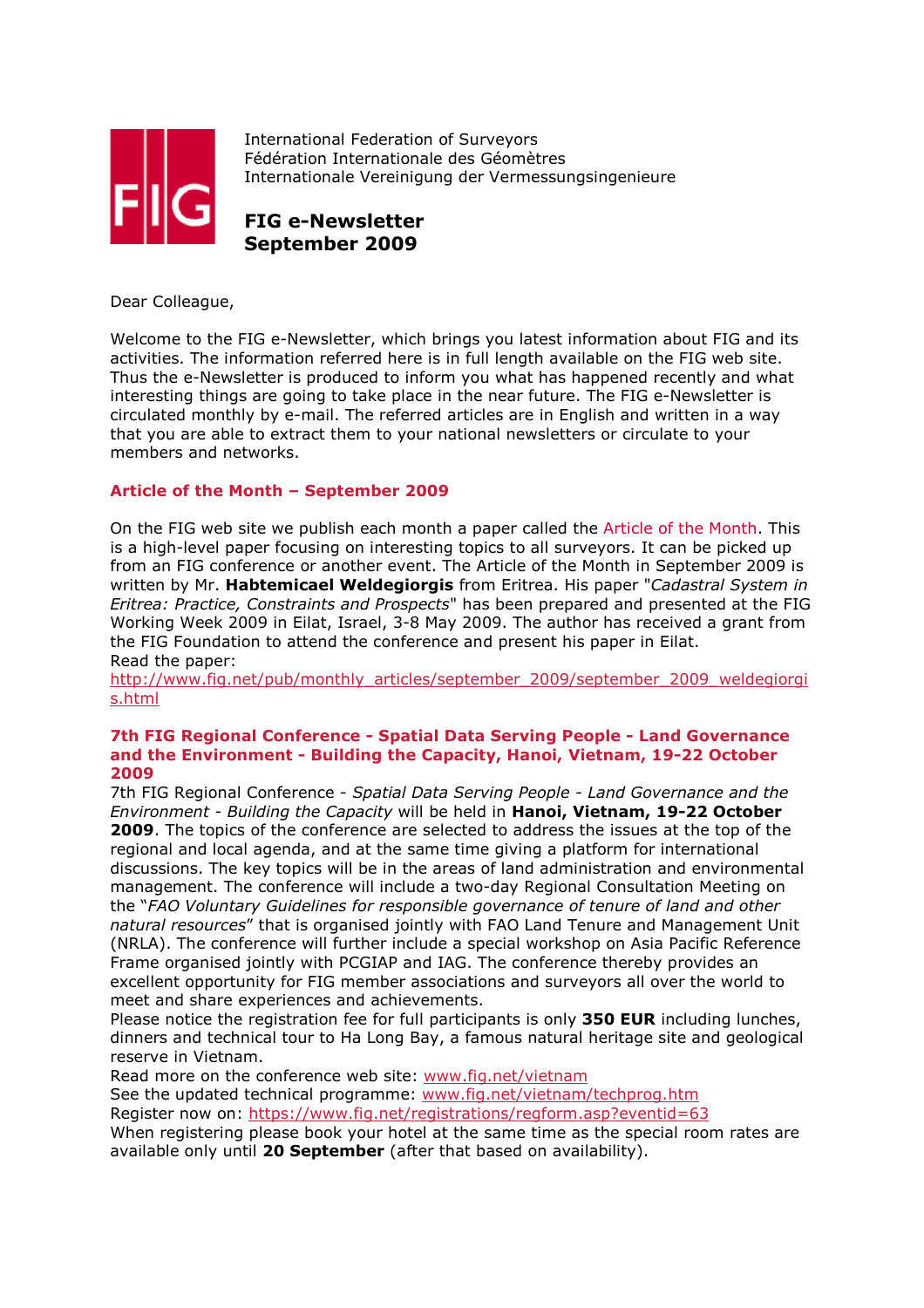#### **FIG Congress 2010 - Facing the Challenges – Building the Capacity, Sydney, Australia, 11-16 April 2010 – Deadline for abstract submission 22 September 2009**

*FIG Congress 2010 - Facing the Challenges – Building the Capacity* will be held in **Sydney, Australia, 11-16 April 2010**. Final Invitation and Call for Papers brochure has been sent to all FIG members and is available as a .pdf file at:

www.fig.net/fig\_2010/fig2010\_final\_invitation.pdf (20 pages, 1.26 MB). Online registration is open on the congress web site: www.fig2010.com

See the call for papers at: www.fig.net/fig\_2010/call.htm. Please notice that **deadline** for **abstracts** and **full papers for peer review** is already **22 September 2009**. So submit your abstract today online: www.fig.net/abstractdb/submit.asp?id=12 The organisers have also announced the FIG 2010 Congress Prize, read more: www.fig.net/fig\_2010/prize.htm

#### **FIG Foundation announces the FIG Foundation Fellowship and Awards for FIG Congress 2010**

The FIG Foundation that is an independent body within the FIG family which raises and disburses funds for the development of the surveying profession and surveyors has announced the **FIG Foundation Fellowship** and **Awards** for the **FIG Congress 2010**. The FIG Foundation has decided to make a number of awards in connection with the 2010 FIG Congress in Sydney, Australia. The flagship award will be the 2010 FIG Foundation Fellowship which will provide full funding for the Fellow to travel to and attend the Congress. In addition, the Foundation will award up to six grants which will provide €500 funding and complimentary registration each towards the grantees attending the Congress.

Read more about the terms for applying (deadline for applications is **22 September 2009**): www.fig.net/figfoundation/foundation\_award\_2009.pdf

#### **Call for nominations - Election of FIG President for 2011-2014, 2 Vice Presidents, Chairs of all FIG Commissions, and selection of the venue for the FIG Congress 2014**

At its meeting in Sydney, Australia 11-16 April 2010 the FIG General Assembly will elect the FIG President, 2 Vice Presidents, Chair of each of the 10 Commissions for 2011-2014, and select the venue for the FIG Congress 2014. The FIG Council has announced the call for nominations for these elections. Please read more in the call for nominations letter. Closing date for nominations for the elections will be **8 December 2009**. If your association is interested to host FIG Congress 2014, please contact the FIG Office, email: markku.villikka@fig.net.

Call for nominations:

www.fig.net/news/news\_2009/elections\_2010/call\_for\_nominations\_sept\_2009.pdf Nomination template for the President election:

www.fig.net/news/news\_2009/elections\_2010/nomination\_template\_pres.doc Nomination template for the Vice President election: www.fig.net/news/news\_2009/elections\_2010/nomination\_template\_vp.doc

#### **News from last month:**

#### **FIG Active in Construction Economics and Management at PAQS Conference in Kuala Lumpur - Kuala Lumpur, Malaysia, 17-18 August 2009**

To follow up the FIG Commission 10 agenda FIG representatives **Andrew Morley**, Chair of FIG Commission 10 and **Teo CheeHai**, Vice President attended the 13th Annual Congress of the Pacific Association of Quantity Surveyors (PAQS) in Kuala Lumpur 17-18 August 2009. The meeting was attended by over 450 delegates.

Read more: http://www.fig.net/news/news\_2009/paqs\_august\_2009.htm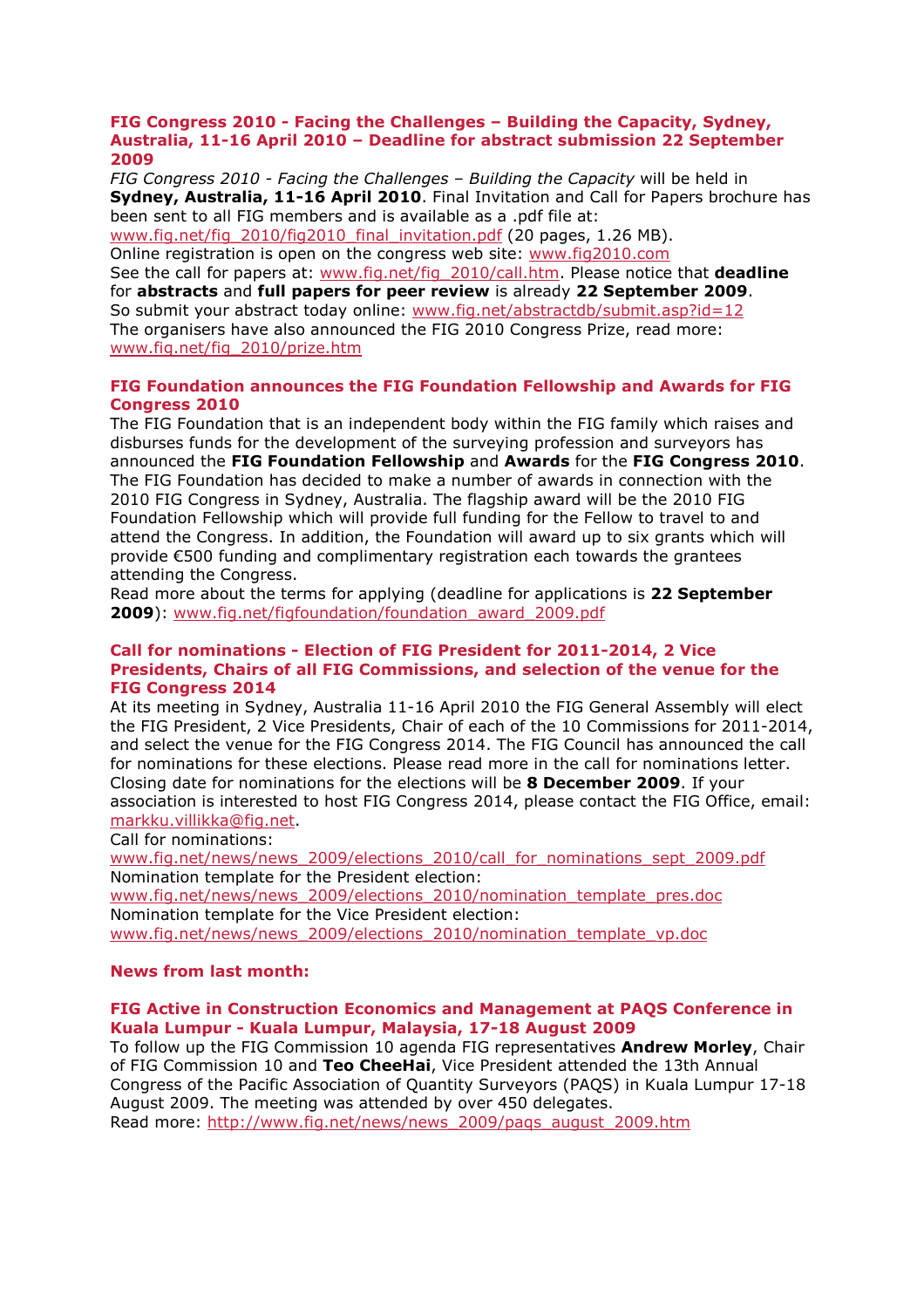## **FIG Questionnaire – Good practices for compulsory purchase and takings – final reminder**

Commission 9 together with Commissions 7 and 8 has made a questionnaire on Good practices for compulsory purchase and takings. Please reply immediately as the questionnaire is now closing, additional data would be most useful for the survey. Invitation letter: www.fig.net/commission9/reports/quest\_july\_2009.pdf Questionnaire: http://digiumenterprise.com/answer/?sid=352485&chk=8SYA8HNT

**Visits and news from Member Associations** (latest updated 11 September 2009) FIG is publishing short stories on visits, news from members and interesting news on persons. Latest news and visits:

- President **Stig Enemark** visits Uganda
- President **Stig Enemark** attends the Congress of Nordic Surveyors in Aalborg, Denmark
- ICES celebrates Royal Charter event in September 2009

Read more: www.fig.net/personalia/index.htm#Visits

## **Publications:**

## **FIG Annual Review 2008**

The FIG Annual Review 2008 is available on the web at: www.fig.net/annual\_review/anrew08/areview2008.pdf (32 pages, 3.8 MB). Hard copies can be ordered from the FIG Office, email: fig@fig.net.

#### **Forthcoming events:**

#### **Assemblée Générale Fédération des Géomètres Francophones - FGF. General Assembly of the Francophone Group of Surveyors FGF. Prague, Czech Republic, 8-9 October 2009**

Read more : www.fgf-geo.org/images/praha/fiche-fgf.pdf

#### **FIG Commission 7 One-day International Symposium "Progressing Towards u-Cadastre" - 15 October 2009, Kuala Lumpur, Malaysia**

"Progressing Towards u-Cadastre", is the theme of the 2009 edition of One-day International Open Symposium for the FIG Commission 7. It is the key event during this year's Commission 7 weeklong Annual Meeting. Many countries and jurisdictions have already in place or implementing e-Cadastre. Ensuring efficient and effective delivery of services and benefits require that progress be continual and "u-Cadastre", the 'u' for "ubiquitous"; meaning existing or being everywhere at the same time; constantly encountered; is the next horizon.

Symposium programme: www.fig.net/commission7/malaysia\_2009/symp\_program.htm Register now: https://www.fig.net/registrations/regform.asp?eventid=71

# **FIG Commission 7 Annual Meeting and one-day International Symposium, Kuala Lumpur, Malaysia, 12-16 October 2009**

Organised by FIG Commission 7. Read more: www.fig.net/commission7 Invitation as a .pdf file: www.fig.net/commission7/news/2009%20FIG%20Comm%207%20Annual%20Meeting% 20-%20InvitationOA.pdf Register now: https://www.fig.net/registrations/regform.asp?eventid=66. Deadline **25 September 2009**.

# **7th FIG Regional Conference, Hanoi, Vietnam, 19-22 October 2009**

Read more: www.fig.net/vietnam Technical programme: www.fig.net/vietnam/techprog.htm Register at: https://www.fig.net/registrations/regform.asp?eventid=63.